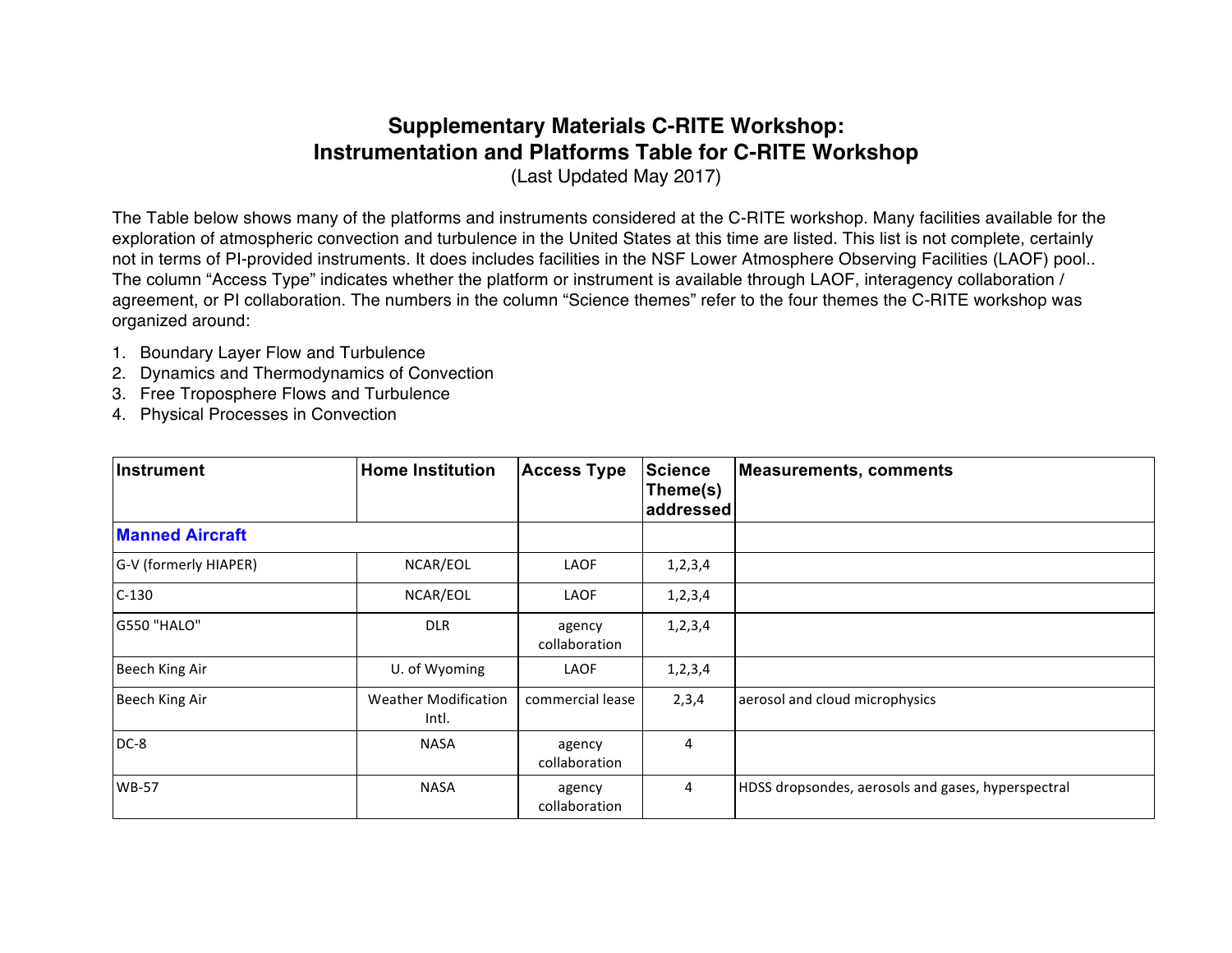| $ER-2$                         | <b>NASA</b>                          | agency<br>collaboration | $\overline{4}$ |                                                 |
|--------------------------------|--------------------------------------|-------------------------|----------------|-------------------------------------------------|
| $P-3$                          | <b>NOAA</b>                          | (restricted)            | 2.3.4          |                                                 |
| $P-3$                          | <b>NRL</b>                           | agency<br>collaboration | 2.4            | not clear whether it can carry a scanning radar |
| $G-IV$                         | <b>NOAA</b>                          | agency<br>collaboration | 2,4            |                                                 |
| $G-1$                          | <b>DOE</b>                           | agency<br>collaboration | $\overline{4}$ |                                                 |
| DH6 "Twin Otter"               | <b>CIRPAS</b>                        | LAOF                    | 1, 2, 3, 4     | aerosols and cloud physics                      |
| DH6 "Twin Otter"               | Twin Otter International             | commercial lease        | 1,2,4          |                                                 |
| DH6 "Twin Otter"               | <b>NOAA</b>                          | agency<br>collaboration | $\mathbf{1}$   | airborne flux estimation                        |
| Cessna 206                     | <b>NOAA</b>                          | agency<br>collaboration | 1,4            | aerosols and gases                              |
| <b>Cessna Citation II</b>      | <b>Weather Modification</b><br>Intl. | commercial lease        | 2,3,4          | microphysics, atmos. electrical                 |
| Lear 25                        | <b>SPEC</b>                          | commercial lease        | 2,3,4          | microphysics                                    |
| Lear 35A                       | <b>Weather Modification</b><br>Intl. | commercial lease        | 2.3.4          | microphysics, dropsondes                        |
| Mooney                         | <b>Scientific Aviation</b>           | commercial lease        | 1,2,4          | gases and aerosols                              |
| Tethered Lift System (TLS)     | CU                                   | PI collaboration        | 1,2,4          |                                                 |
|                                |                                      |                         |                |                                                 |
| <b>Unmanned Aerial Systems</b> |                                      |                         |                |                                                 |
| <b>Global Hawk</b>             | <b>NASA</b>                          | agency<br>collaboration | 2,3,4          | <b>AVAPS Dropsonde</b>                          |
| PolarShark                     | <b>DOE</b>                           | agency<br>collaboration | $\overline{4}$ |                                                 |
| NASA ballooning program        | <b>NASA</b>                          | agency<br>collaboration | 3,4            |                                                 |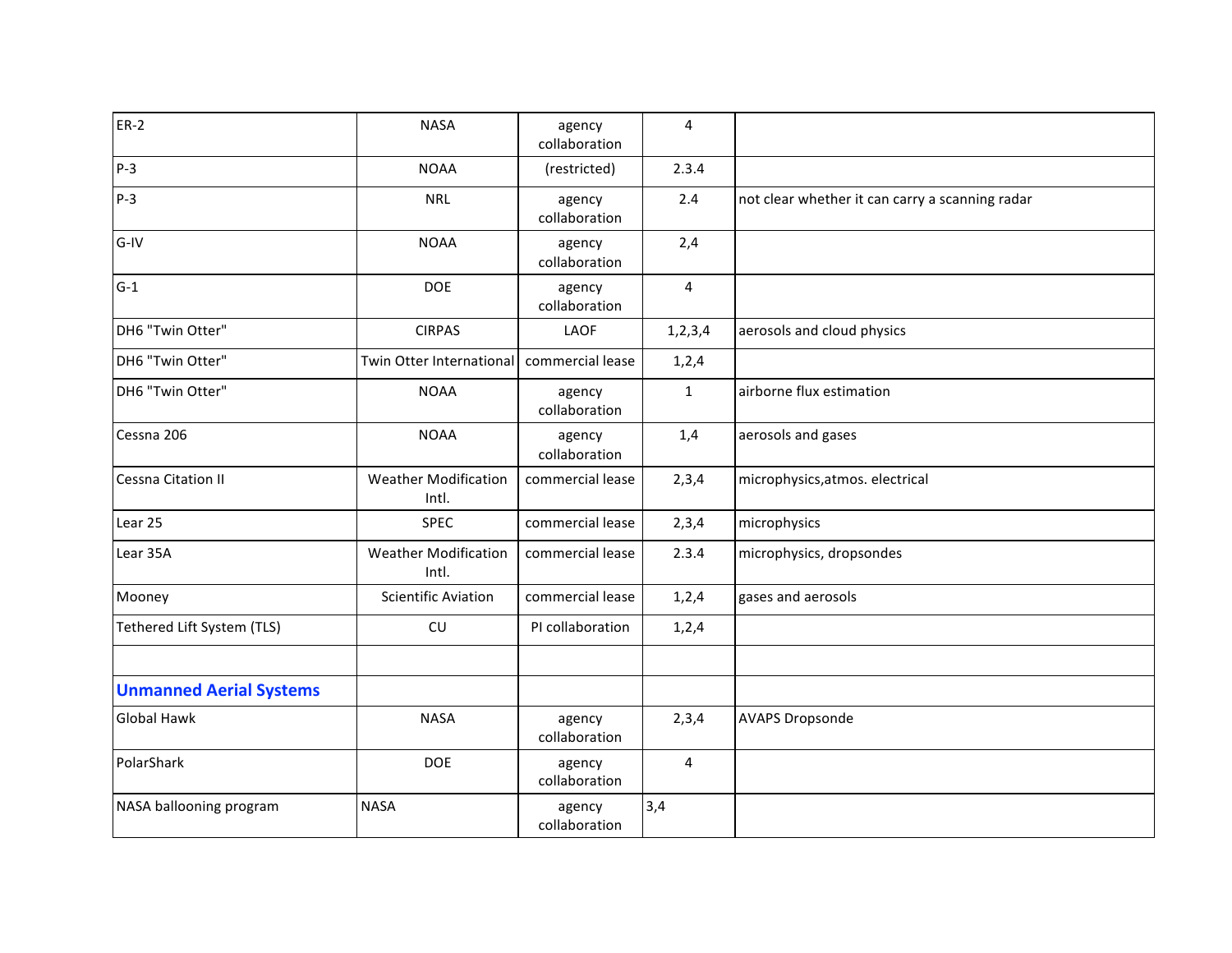| Driftsonde                                                       | EOL/NCAR               | PI collaboration         | 2,4        |                                                |
|------------------------------------------------------------------|------------------------|--------------------------|------------|------------------------------------------------|
|                                                                  |                        |                          |            |                                                |
| <b>Airborne Remote Sensing Instruments</b>                       |                        |                          |            |                                                |
| Hiaper Cloud Radar (HCR)                                         | NCAR/EOL               | LAOF                     | 1, 2, 3, 4 | W-band, scanning, pod-mounted on G-V           |
| Wyoming Cloud Radar (WCR)                                        | U. of Wyoming          | LAOF                     | 1, 2, 3, 4 | W-band, up/down profiling, use on UWKA, C-130  |
| Ka-band Profiling radar (KPR)                                    | U. of Wyoming          | PI collaboration         | 2,4        | up/down profiling, fits in a PMS cannister     |
| Wyoming Cloud Lidar (WCL)                                        | U. of Wyoming          | LAOF                     | 1, 2, 3, 4 | up/down profiling, use on UWKA, C-130          |
| Multi-function Airborne Raman Lidar<br>(MARLi)                   | U. of Wyoming          | PI collaboration         | 1, 2, 3, 4 | downward profiles of T, Q, aerosol, and clouds |
| Compact Raman Lidar (CRL)                                        | U. of Wyoming          | PI collaboration         | 1, 2, 3, 4 | downward profiles of T, Q, aerosol, and clouds |
| Hurricane Imaging Radiometer<br>(HIRAD)                          | <b>NASA</b>            | interagency<br>agreement | 2,3,4      |                                                |
| Tail Doppler Radar (TDR)                                         | NOAA P3s, G-IV         | interagency<br>agreement | 2,3,4      | 3D wind fields in precip                       |
| <b>Stepped Frequency Wave</b><br>Radiometer                      | NOAA P3s, G-IV         | interagency<br>agreement |            | Surface wind speed over ocean (>10 m/s)        |
| AROTAL (airborne Raman lidar)                                    | <b>NASA</b>            | PI collaboration         | 2,3,4      |                                                |
| APR-2 (airborne precipitation radar)                             | NASA/JPL               | agency<br>collaboration  | 2,4        |                                                |
| MAS (MODIS Airborne Simulator)                                   | King/NASA              | agency<br>collaboration  | 2,4        |                                                |
| MASTER (MODIS/ASTER airborne<br>simulator)                       | Hook/JPL/NASA          | agency<br>collaboration  | 2,4        |                                                |
| HSRL (High Spectral Resolution Lidar)                            | Hostetler/NASA Langley | agency<br>collaboration  | 2,3,4      |                                                |
| UV DIAL                                                          | Hair/NASA Langley      | agency<br>collaboration  | 2,3,4      |                                                |
| Troposphere Wind Lidar Technology<br><b>Experiment (TWiLiTE)</b> | NASA Goddard           | agency<br>collaboration  | 2,3,4      |                                                |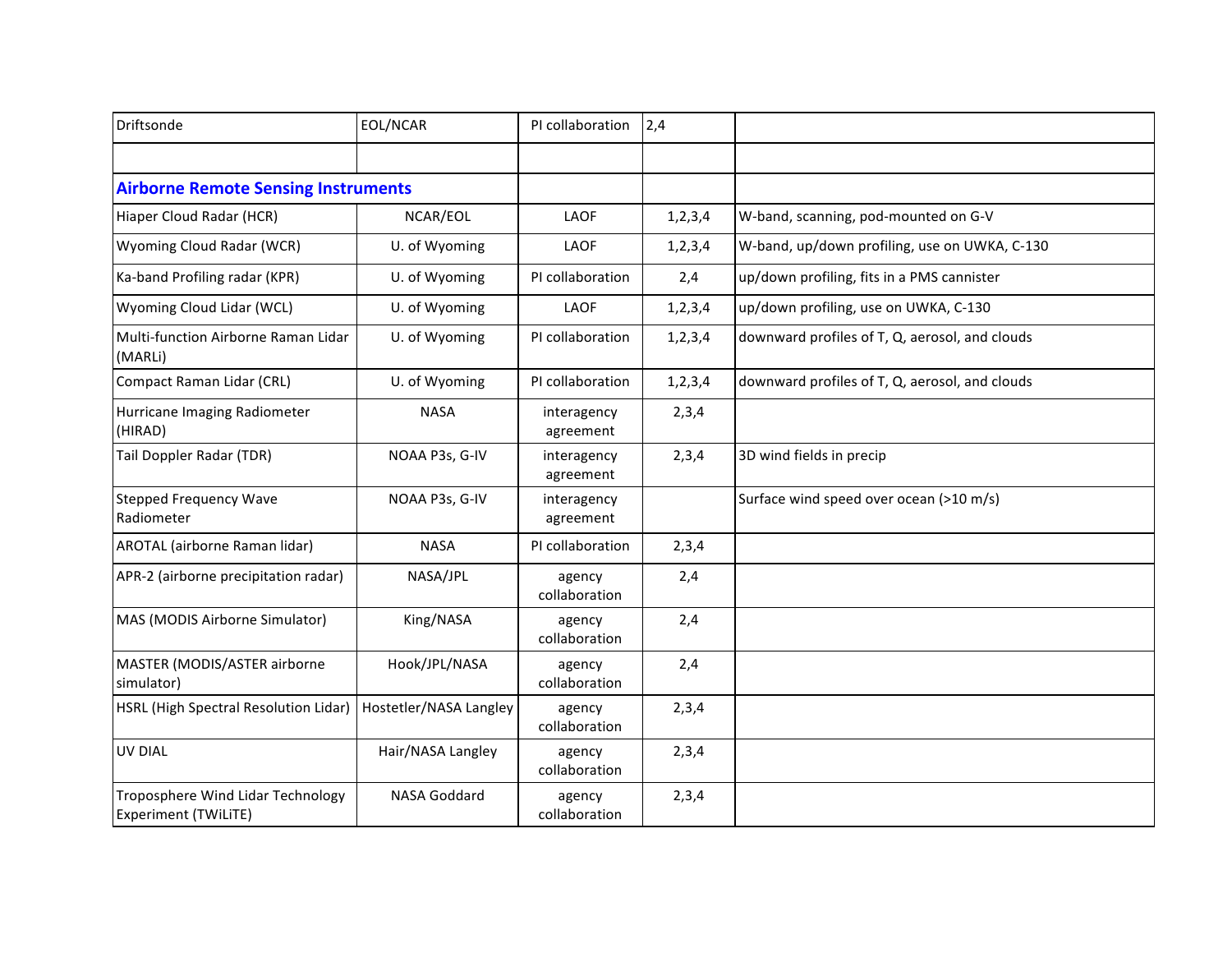| Microwave Temperature Profiler<br>(MTP)                                  | NCAR/EOL             | LAOF       | 1, 2, 3, 4 | NCAR G-V; Temperature profile                                                                                                                              |
|--------------------------------------------------------------------------|----------------------|------------|------------|------------------------------------------------------------------------------------------------------------------------------------------------------------|
| High Spectral Resolution Lidar (HSRL)                                    | NCAR/EOL             | LAOF       | 1, 2, 3, 4 | NCAR G-V; up/down calibrated aerosol backscatter cross-section<br>and depolarization ratio; cloud & aerosol optical depth, and<br>extinction cross-section |
| <b>HIAPER Airborne Radiation Package</b><br>(HARP)                       | NCAR/EOL             | LAOF       | 1, 2, 3, 4 | <b>NCAR G-V</b>                                                                                                                                            |
|                                                                          |                      |            |            |                                                                                                                                                            |
| <b>Deployed from Aircraft</b>                                            |                      |            |            |                                                                                                                                                            |
| Airborne Vertical Atmospheric<br>Profiling System (AVAPS)<br>(dropsonde) | NCAR/EOL             | LAOF       | 2,3,4      | PTH & Wind profiles, flight altitude to surface. Can operate on<br>the NCAR G-V & C-130, and the NOAA P-3 & G-IV                                           |
| XDR-928 dropsonde                                                        | Yankee Environmental | commercial | 2,3,4      |                                                                                                                                                            |
|                                                                          |                      |            |            |                                                                                                                                                            |
| <b>Airborne in-situ</b>                                                  |                      |            |            |                                                                                                                                                            |
| <b>Vertical Cavity Surface Emitting Laser</b><br>Hygrometer (VCSEL)      | NCAR/EOL             | LAOF       | 1, 2, 3, 4 | NCAR G-V; Water vapor concentration                                                                                                                        |
| <b>Chemical Ionization Mass</b><br>Spectrometer (CIMS)                   | NCAR/EOL             | LAOF       | 1, 2, 3, 4 | <b>NCAR G-V</b>                                                                                                                                            |
| Fast ozone instrument                                                    | NCAR/EOL             | LAOF       | 1, 2, 3, 4 | <b>NCAR G-V</b>                                                                                                                                            |
| <b>GPS Multistatic and Occulation</b><br>Instrument (GISMOS)             | NCAR/EOL             | LAOF       | 1, 2, 3, 4 | <b>NCAR G-V</b>                                                                                                                                            |
| Quantum Cascade Laser<br>Spectrometer (QCLS)                             | NCAR/EOL             | LAOF       | 1, 2, 3, 4 | <b>NCAR G-V</b>                                                                                                                                            |
| Small ice detector (SID)                                                 | NCAR/EOL             | LAOF       | 1, 2, 3, 4 | <b>NCAR G-V, C-130</b>                                                                                                                                     |
| 3-View Particle Imager (3V-CPI)                                          | NCAR/EOL             | LAOF       | 1, 2, 3, 4 | <b>NCAR G-V</b>                                                                                                                                            |
| Trace Organic Gas Analyzer (TOGA)                                        | NCAR/EOL             | LAOF       | 1, 2, 3, 4 | <b>NCAR G-V</b>                                                                                                                                            |
| Time-of-Flight Aerosol Mass<br>Spectrometer (TF-AMS)                     | NCAR/EOL             | LAOF       | 1, 2, 3, 4 | <b>NCAR G-V</b>                                                                                                                                            |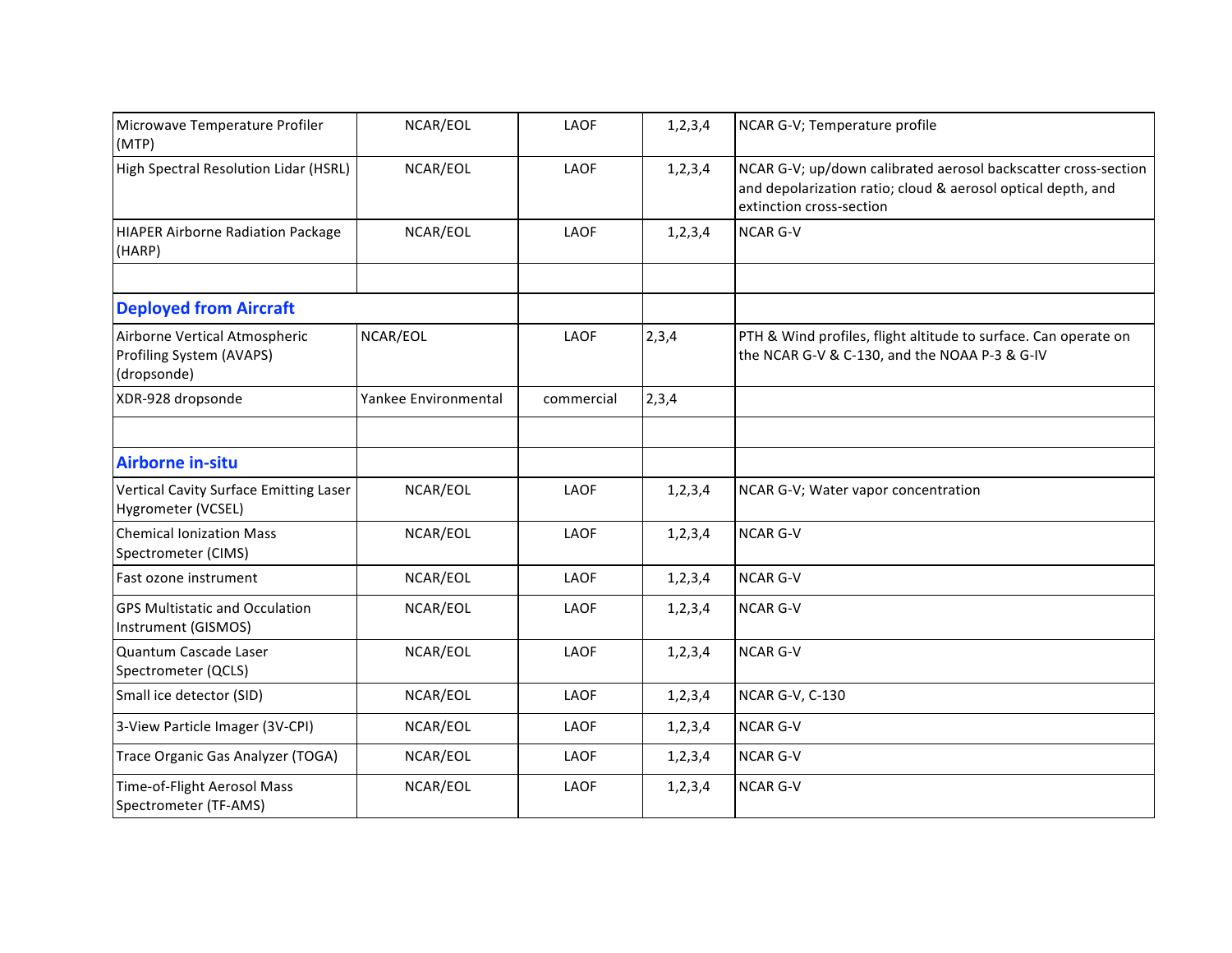| cryogenic frostpoint hygrometer<br>(CFH)                   | Vömel - NCAR/EOL        | PI collaboration | 2,3,4                   |                                                                                                       |
|------------------------------------------------------------|-------------------------|------------------|-------------------------|-------------------------------------------------------------------------------------------------------|
| 2-channel NO/NOy                                           | ACOM/NCAR               | LAOF             | 4                       |                                                                                                       |
| 4-channel NOxy & O <sub>3</sub>                            | ACOM/NCAR               | LAOF             | 4                       |                                                                                                       |
| Fast $O_3$                                                 | ACOM/NCAR               | LAOF             | 4                       |                                                                                                       |
| Picarro WS-CRDS CO <sub>2</sub> & CH <sub>4</sub>          | ACOM/NCAR               | LAOF             | 4                       |                                                                                                       |
| aerosol integrated light scattering<br>(TSI 3563)          | Clarke/U Hawaii         | PI collaboration | 4                       |                                                                                                       |
| ATHOS (tropospheric hydrogen<br>oxides)                    | <b>Brune/Penn State</b> | PI collaboration | 4                       |                                                                                                       |
| APMIR (polarimetric microwave<br>imager                    | Coffey / NRL            | PI collaboration | 4                       |                                                                                                       |
| TD-LIF (airborne nitrates)                                 | Cohen/UC Berkeley       | PI collaboration | 4                       |                                                                                                       |
| Cloud absorption radiometer                                | Gatebe/USRA             | PI collaboration | 1, 2, 4                 |                                                                                                       |
| open path laser hygrometer                                 | EOL/NCAR                | PI collaboration | 1,2,4                   |                                                                                                       |
| DMA-TDMA (Aerosol mobility<br>analyzer)?                   | Clarke/ U. Hawaii       | PI collaboration | 4                       |                                                                                                       |
| Scanning mobility particle sizer                           | ACOM/NCAR               | PI collaboration | $\overline{\mathbf{4}}$ |                                                                                                       |
| MEDUSA (flask sampling system)                             | EOL/NCAR                | PI collaboration | 4                       |                                                                                                       |
| NCAR O2/N2 ratio                                           | EOL/NCAR                | PI collaboration | 4                       |                                                                                                       |
| PAN gas chromatograph                                      | ACOM/NCAR               | PI collaboration | 4                       |                                                                                                       |
| size-resolved aerosol volatility                           | Clarke/ U. Hawaii       | PI collaboration | $\overline{\mathbf{4}}$ |                                                                                                       |
| various instruments for VOCs, PANs,<br>NOx, HOx, RO2, etc. | ACOM/NCAR               | PI collaboration |                         | https://www2.acom.ucar.edu/observations/additional-situ-<br>measurement-instrumentation-and-resources |
| Aero-Laser CO                                              | NCAR/ACOM               | LAOF             | 3,4                     |                                                                                                       |
| CAPS (cloud aerosol and<br>precipitation spectrometer)     | <b>DMT</b>              |                  | 4                       |                                                                                                       |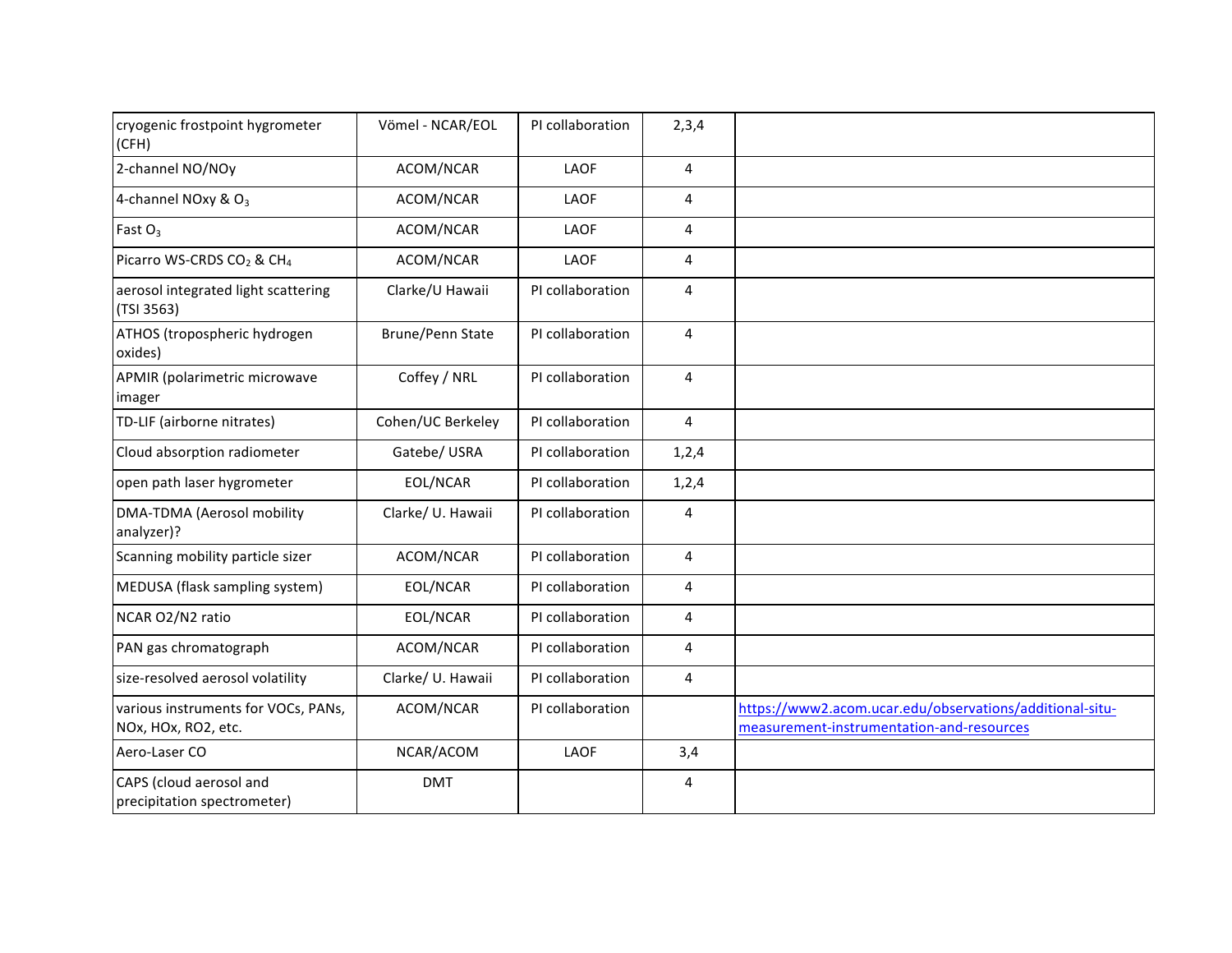| CIP (Cloud imaging probe)                          | <b>DMT</b>          |                         | 4          |                                                                                                                           |
|----------------------------------------------------|---------------------|-------------------------|------------|---------------------------------------------------------------------------------------------------------------------------|
| PIP (Precipitation imaging probe)                  | <b>DMT</b>          |                         | 4          |                                                                                                                           |
| LW-100 (hot wire cloud water probe)                | <b>DMT</b>          |                         | 1,2,4      |                                                                                                                           |
| SP2 (soot particle photometer)                     | <b>DMT</b>          |                         | 1, 2, 4    |                                                                                                                           |
| 2D-S (2D stereo precip imaging<br>probe)           | <b>SPEC</b>         |                         | 2,4        |                                                                                                                           |
| HVPS-3 (high volume precipitation<br>spectrometer) | <b>SPEC</b>         |                         | 1,2,4      |                                                                                                                           |
| FCDP (fast cloud droplet probe)                    | <b>SPEC</b>         |                         | 2,4        |                                                                                                                           |
| CPI (cloud particle imager)                        | <b>SPEC</b>         |                         | 2,4        |                                                                                                                           |
| 3V-CPI (CPI + 2D-S)                                | <b>SPEC</b>         |                         | 2,4        |                                                                                                                           |
| Hawkeye (CPI+2D-S+FCDP)                            | <b>SPEC</b>         |                         | 2,4        |                                                                                                                           |
| time-of-flight aerosol mass<br>spectrometer        | Aerodyne            |                         | 4          |                                                                                                                           |
|                                                    |                     |                         |            |                                                                                                                           |
| <b>Ground-based Remote Sensors</b>                 |                     |                         |            |                                                                                                                           |
| S-Polka dual wavelength dual<br>polarization radar | NCAR/EOL            | LAOF                    | 1, 2, 3, 4 | Reflectivity, Doppler velocity, dual-polarization, low-level<br>moisture, liquid water content in clouds                  |
| <b>Water Vapor DIAL</b>                            | NCAR/EOL            |                         | 1, 2, 3, 4 |                                                                                                                           |
| NPOL S-band dual-pol radar                         | <b>NASA Wallops</b> | agency<br>collaboration |            |                                                                                                                           |
| Integrated Sounding System (ISS)                   | NCAR/EOL            | LAOF                    | 1, 2, 3    | Wind profilers, radiosonde soundings, sodar, RASS, ceilometer,<br>and surface met in fixed site and mobile configurations |
| MIPS (Mobile Integrated Profiling<br>System)       | <b>UAH</b>          | University support      | 1, 2, 3    |                                                                                                                           |
| CSU-CHILL (S/X-band, transportable)                | Colorado State U.   | University support      | 2,3,4      |                                                                                                                           |
| SEA-POL (C-band, deployable on<br>ships)           | Colorado State U.   | University support      | 2,3,4      |                                                                                                                           |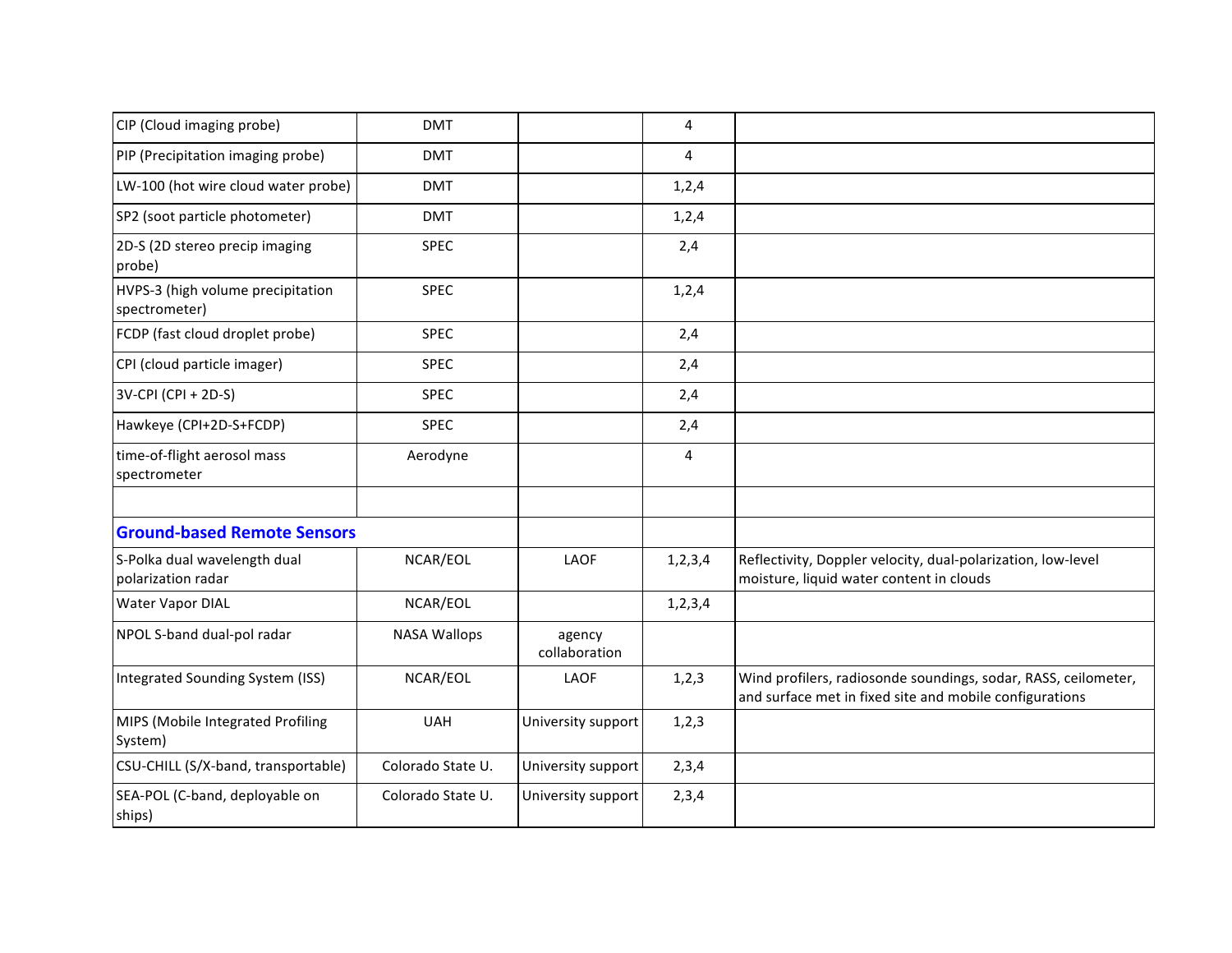| RAXPOL (X-band polarimetric)                           | Oklahoma U.      | PI collaboration                  | 2,3,4    |                                                                       |
|--------------------------------------------------------|------------------|-----------------------------------|----------|-----------------------------------------------------------------------|
| OU-PRIME (C-band polarimetric)                         | Oklahoma U.      | PI collaboration                  | 2,3,4    |                                                                       |
| PX-1000 polarimetric X-band radar                      | Oklahoma U.      | PI collaboration                  | 2,3,4    |                                                                       |
| Doppler-on-Wheels (mobile X-band<br>polarimetric; 3)   | <b>CSWR</b>      | LAOF                              | 2,3,4    | two dual-pol DOWs, one rapid-scan DOW                                 |
| NOXP (mobile X-band polarimetric)                      | <b>NOAA NSSL</b> | agency<br>collaboration           | 2,3,4    |                                                                       |
| SMART-R (2 mobile C-band radars, 1<br>is polarimetric) | OU               | contract                          | 2,3,4    |                                                                       |
| TTU Ka-band (2 mobile)                                 | Texas Tech U     | PI collaboration                  | 2,3,4    | two Ka-band mobile radars, narrow beamwidth with pulse<br>compression |
| TTU DOE-X (transportable)                              | Texas Tech U     | PI collaboration                  | 2,3,4    | containerized; high power, narrow beamwidth with pulse<br>compression |
| MWR-05XP (mobile X-band phased<br>array)               | FAA              | collaboration                     | 2,3,4    | formerly CIRPAS equipment                                             |
| MAX (Mobile Alabama X-band)                            | <b>UAH</b>       | University support                | 2,3,4    |                                                                       |
| ARMOR 5 cm dual-pol C-band                             | UAH/NASA         | collaboration with<br><b>UAH</b>  | 2,3,4    |                                                                       |
| KASPR (35-GHz, polarimetric)                           | Stony Brook U.   | University support                | 2,3,4    | transportable (seatainer) scanning polarimetric Ka-band               |
| CFMCW (94-GHz, profiling)                              | Stony Brook U.   | University support                | 2,3,4    | portable W-band radar profilign                                       |
| LPAR (X-band, phased array)                            | Stony Brook U.   | University support                | 2,3,4    | mobile (on truck), dual-pol                                           |
| XR-Doppler Lidar (Halo)                                | Stony Brook U.   | University support                | 1, 2, 3, | Long range (12 km), high power Doppler lidar                          |
| Ka/W-Scanning ARM Cloud Radar                          | DOE/ARM          | <b>Mobile Facility</b><br>Request | 2,3,4    | 3 systems at fixed sites, 1 in mobile facility                        |
| Ka/X-Scanning ARM Cloud Radar                          | DOE/ARM          | <b>Mobile Facility</b><br>Request | 2,3,4    | 1 system at fixed site, 1 in mobile facility                          |
| C-SAPR2                                                | DOE/ARM          | <b>Mobile Facility</b><br>Request | 2,3,4    | Transportable C-band dual-pol system                                  |
| <b>KAZR</b> (Profiling)                                | DOE/ARM          | <b>Mobile Facility</b><br>Request | 2,3,4    | Profiling 35-GHz radar (6 systems)                                    |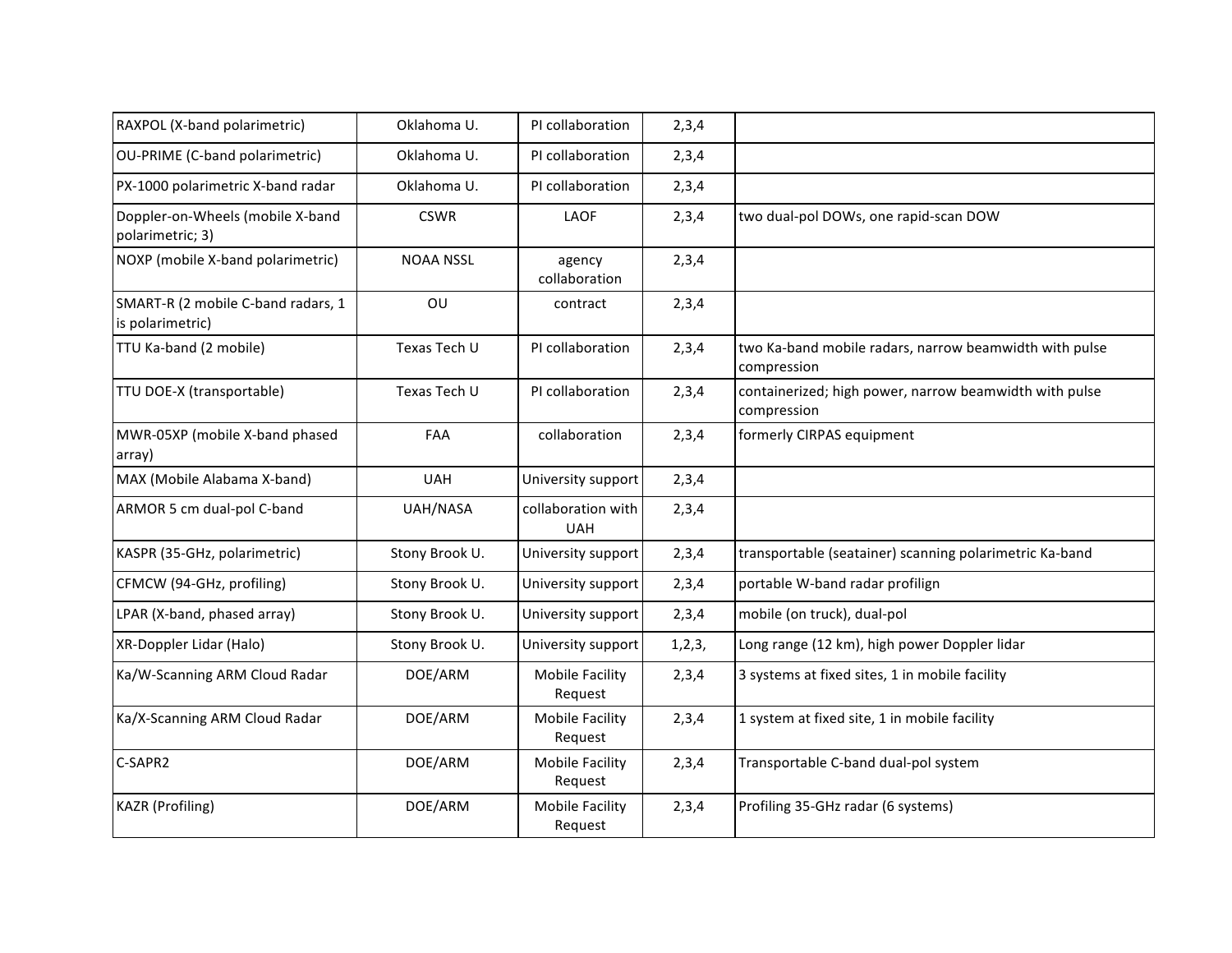| SR-Doppler Lidar (Halo)                                     | DOE/ARM               | <b>Mobile Facility</b><br>Request | 1, 2, 3      | Short-range (3 km) Doppler lidar, 8 systems      |
|-------------------------------------------------------------|-----------------------|-----------------------------------|--------------|--------------------------------------------------|
| <b>Compact Microwave Radiometer</b><br>Network              | Reisling / CSU        | PI collaboration                  | 1, 2, 3, 4   |                                                  |
| <b>Lidar Atmospheric Sensing</b><br>Experiment (DIAL lidar) | Ferrare / NASA        | PI collaboration                  | $\mathbf{1}$ |                                                  |
| microwave sounding systems                                  | DeTect, Inc.          | commercial                        | $\mathbf{1}$ |                                                  |
| Doppler wind lidars (profiling and<br>scanning)             | NRG/LEOSPHERE         | commercial                        | $\mathbf{1}$ |                                                  |
| High Resolution Doppler Lidar (HRDL)                        | <b>NOAA CSD</b>       | agency<br>collaboration           |              |                                                  |
| Doppler wind lidars (Windcube 200S)                         | <b>NOAA CSD</b>       | agency<br>collaboration           |              |                                                  |
| FTUVS (Fourier-transform UV<br>sounding system              | JPL/NASA              | agency<br>collaboration           | 1.2          | permanently installed at Table Mountain, CA site |
| profiling Ka-band mm cloud radar                            | <b>NOAA ESRL</b>      | agency<br>collaboration           | 1,2,4        |                                                  |
| W-band mm cloud radar                                       | <b>NOAA ESRL</b>      | agency<br>collaboration           | 1,2          |                                                  |
| X-band dual-pol scanning radar                              | <b>NOAA ETL</b>       | agency<br>collaboration           | 1, 2, 3, 4   |                                                  |
| 3-wavelength microwave radiometer                           | <b>NOAA ETL</b>       | agency<br>collaboration           | 1, 2, 3, 4   |                                                  |
| REAL eye-safe 1.5 micrometer lidar                          | Mayor/Cal State Chico | PI collaboration                  | 1,2          |                                                  |
| S-band precipitation profiler                               | NOAA/ETL              | agency<br>collaboration           | 2,4          |                                                  |
| multi-frequency microwave profiling<br>radiometer           | Radiometrics, Inc     | commercial                        | 2,4          |                                                  |
| S-band FMCW boundary layer<br>profiler                      | <b>UMass</b>          | PI collaboration                  | 2,4          |                                                  |
| X-Pol mobile polarimetric Doppler<br>radar                  | <b>UMass</b>          | PI collaboration                  |              |                                                  |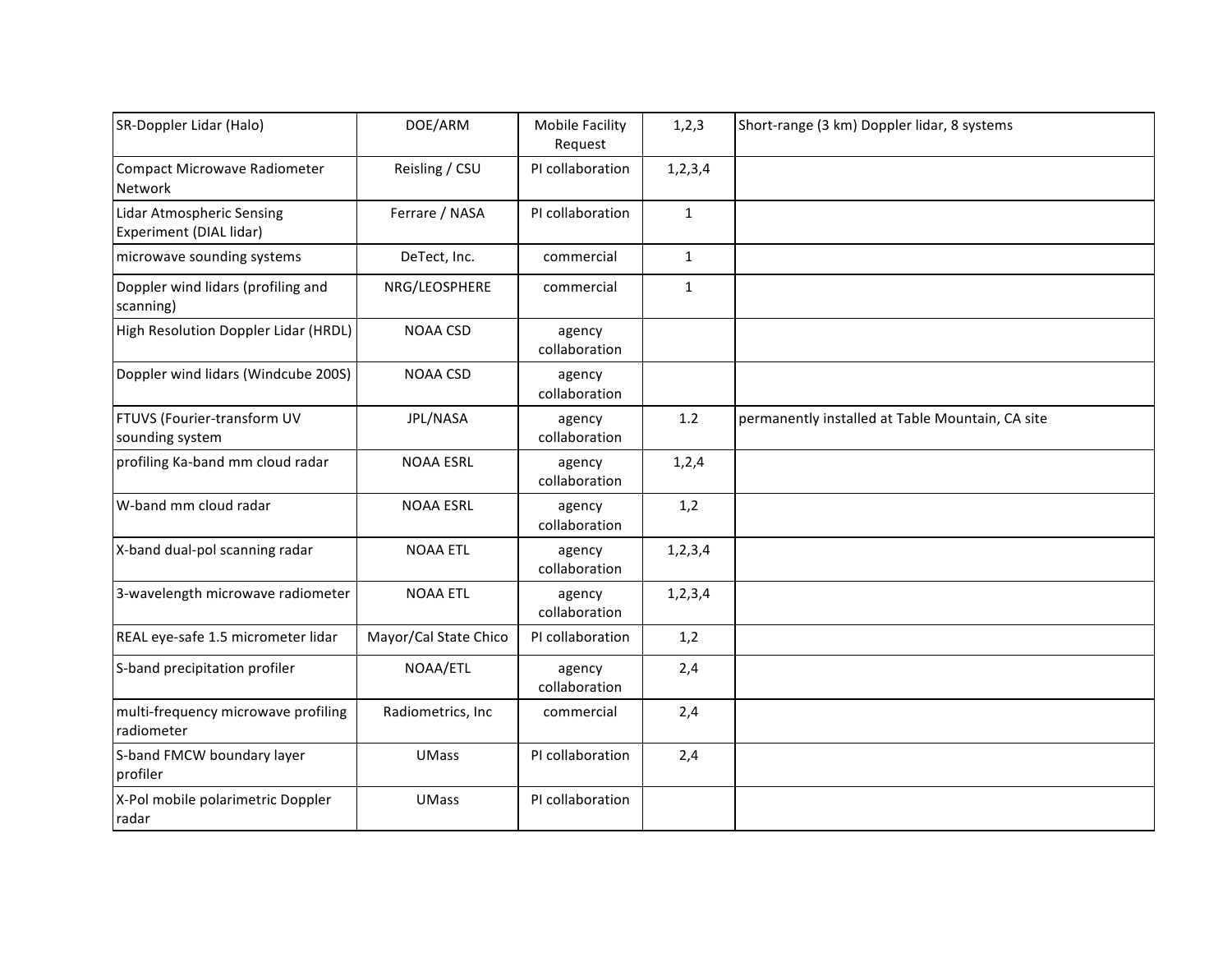| X-band polarimetric phased array<br>(1D)       | <b>UMass</b>                                    | PI collaboration                  |              |                                                                                                                                                     |
|------------------------------------------------|-------------------------------------------------|-----------------------------------|--------------|-----------------------------------------------------------------------------------------------------------------------------------------------------|
| W-band mobile Doppler radar                    | <b>UMass</b>                                    | PI collaboration                  |              |                                                                                                                                                     |
| 94 GHz Doppler cloud radr                      | U Miami                                         | PI collaboration                  | 2,4          |                                                                                                                                                     |
| 5 cm dual-pol Doppler radar                    | U North Dakota                                  | PI collaboration                  | 2,4          |                                                                                                                                                     |
| CLAMPS I (AERI, MWR, Doppler wind<br>lidar)    | Univ/ of<br>Oklahoma/NOAA NSSL                  | PI collaboration                  | 1, 2, 3, 4   | mobile profiling system funded through NSF MRI grant                                                                                                |
| CLAMPS II (AERI, MWR, Doppler wind<br>lidar)   | <b>NOAA NSSL</b>                                | PI collaboration                  | 1, 2, 3, 4   | mobile profiling system funded by NOAA                                                                                                              |
| SPARC (AERI, HALO wind lidar, HSRL,<br>sondes) | U<br>Wisconsin/SSEC/CIMSS                       | PI collaboration                  | 1, 2, 3, 4   | mobile profiling trailer funded by UW Space Science and<br>Engineering                                                                              |
| Doppler Sodar                                  | GI-UAF                                          | PI collaboration                  |              |                                                                                                                                                     |
| Doppler wind lidars (Windcube 200S)            | U Texas Dallas (Iungo)                          | PI collaboration                  |              |                                                                                                                                                     |
| Doppler wind lidars (Windcube 200S)            | <b>U Maryland Baltimore</b><br>County (Delgado) | PI collaboration                  |              |                                                                                                                                                     |
| <b>West Texas Mesonet</b>                      | Texas Tech U                                    | PI collaboration                  | 1,2          | 104 fixed surface meteorological stations, 7 sodars                                                                                                 |
| West Texas Lightning Mapping Array             | Texas Tech U                                    | PI collaboration                  | 2,4          | fixed deployment of 11 sensors centered on Lubbock, TX                                                                                              |
|                                                |                                                 |                                   |              |                                                                                                                                                     |
| Surface In-situ, deployable                    |                                                 |                                   |              |                                                                                                                                                     |
| Integrated Surface Flux System (ISFS)          | NCAR/EOL                                        | LAOF                              | $\mathbf{1}$ | network of stations, variable tower height                                                                                                          |
| Li-Cor 7500 CO <sub>2</sub> sensor             | NCAR/ACD                                        | PI collaboration                  | $\mathbf{1}$ |                                                                                                                                                     |
| CSAT sonic anemometers (4)                     | Univ. of Oklahoma                               | PI collaboration                  | $\mathbf{1}$ |                                                                                                                                                     |
| <b>NEON Assignable Assets</b>                  | NEON/Battelle                                   | <b>Mobile Facility</b><br>Request | $\mathbf{1}$ | http://www.neonscience.org/opportunities/assignable-assets                                                                                          |
| Ameriflux Rapid Response Flux<br>System        | DOE/LBL                                         | <b>Mobile Facility</b><br>Request | $\mathbf{1}$ | Ecosystem eddy flux systems for response to rapid changes (fire,<br>disturbance)<br>http://ameriflux.lbl.gov/resources/rapid-response-flux-systems/ |